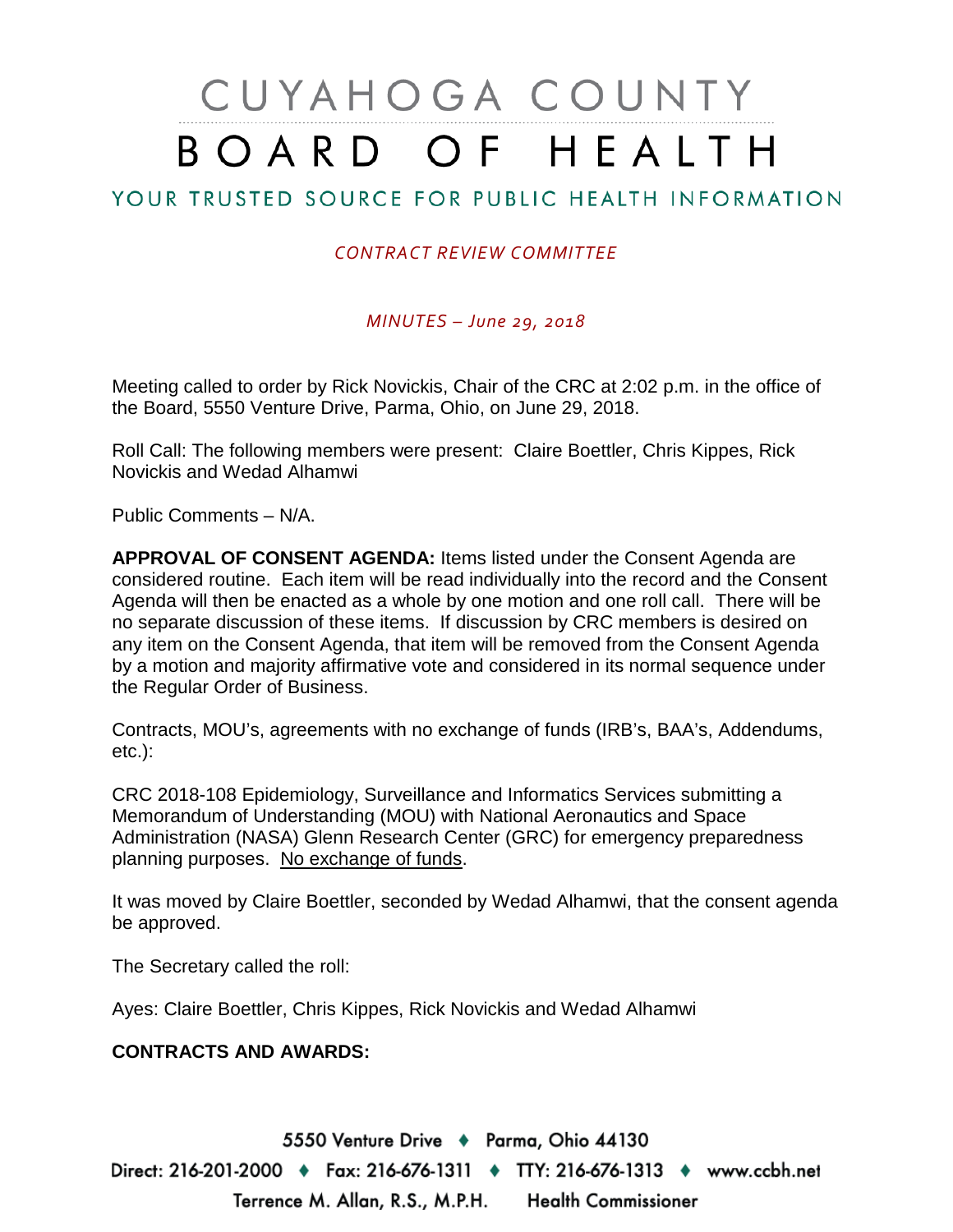Tabled Items

CRC 2018-85 7699 Stearns Rd. Olmsted Township, Ohio 44138

CRC 2018-86 7632 Pleasantview Parma, Ohio 44134

CRC 2018-87 7735 Stearns Rd. Olmsted Township, Ohio 44138

*No action at this time.*

New Items For Review

Bid/Quote Openings ≥ \$25,000.00

None

Bid/Quote Openings < \$25,000.00

**None** 

Expenditures: Contracts up to \$25,000.00

None

Revenue Generating Agreements up to \$25,000.00

None

Contract Rescissions

None

Other Business

Public Comment – N/A.

Thereupon, it was moved by Claire Boettler, seconded by Chris Kippes, that the following Motion be adopted:

5550 Venture Drive + Parma, Ohio 44130

Direct: 216-201-2000 • Fax: 216-676-1311 • TTY: 216-676-1313 • www.ccbh.net Terrence M. Allan, R.S., M.P.H. **Health Commissioner**